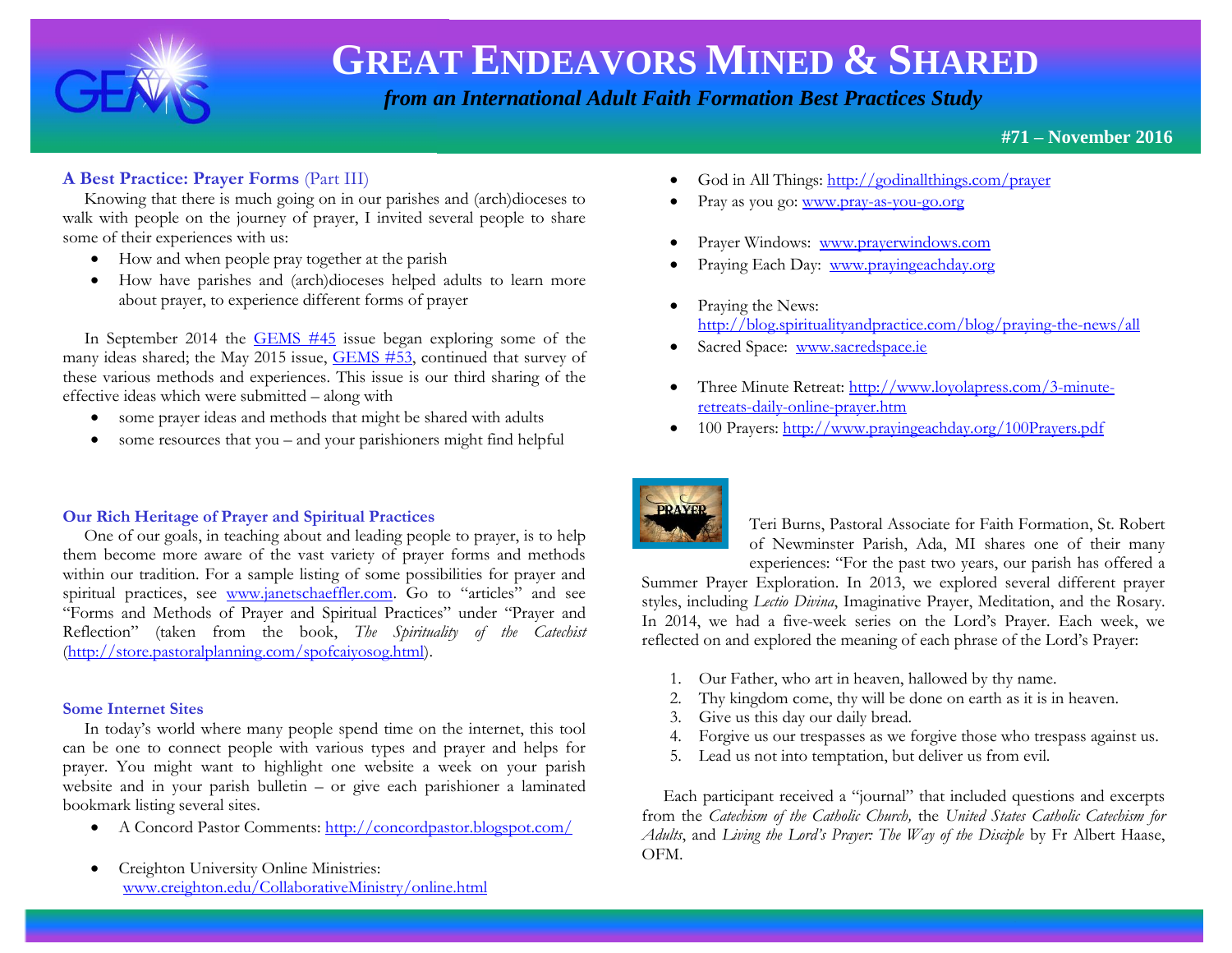It was a wonderful process. We had some very good – and sometimes challenging – discussions."



Mary Morian, the former director of faith formation at St. Hugo Parish, Bloomfield Hills, MI, explained: "Our parish had a prayer workshop approach! We had different sessions

running at the same time over and over. One of them centered on ways to pray to give ideas for different methods of prayer for families (but more came without families!). Another session was on *Lectio Divina*, others focused on journaling and drawing, and on the Eucharist.

 Another time we expanded the workshop, offering a day prayer retreat ending with Evening Prayer together at 4:00 pm for everyone. Kindergarten through grade eight had prayerful activities, crafts and games; high school met with our Confirmation Team which helped them learn and understand the richness of different types of prayer, understanding how our prayers connect with the prayer of the Church.

The following workshops were each repeated three times:

- Centering Prayer
- *Lectio Divina*
- The Rosary
- Prayer and Art
- Music as Prayer
- Family Prayer
- About Prayer (various thoughts on prayer and questions and answers on prayer)"



Kathy Koepsell relates their parish experience: "At St. Joseph in Dexter, MI, we frequently incorporate individual petitions in our Scripture studies, Men's Groups, Book Study gatherings and other smaller types of gatherings. While the spontaneous prayer may start out slow with some, it gains

traction over the course of the year and ends up being a very important part of these weekly gatherings."



Lucy Sebastian, pastoral minister at Holy Trinity Parish, Port Huron, MI, recounts two staff experiences which then led to prayer with parishioners.

- "As a staff we journeyed to a retreat center in our area in and learned about contemplative prayer. We took the techniques back home and began implementing a few minutes of prayer before each meeting whether it was just a couple of us or a large group. We found that the meetings were less stressed and ran smoother. Also, when we come to a stalemate regarding an issue, we'd take a few minutes of silence and then returned to the issue usually in a new light and with answers."
- The other experience was a day of prayer centering on the Nativity. Our spiritual director broke the Nativity story into four sections and guided us through a process that put us into the story. She would set the scene and then we would take time to pray and contemplate, putting ourselves in the story, either as one of the characters or fitting ourselves into the story. After some time alone, we would gather in small groups and talk about our experience followed by sharing within a large group. We had such good experiences that we decided to try the process with our RCIA Catechumens as we walked through the Scrutinies. It was very powerful!!"



Linda Smith, Co-Director of RCIA and Co-Spiritual Director *Christ Renews His Parish* for Holy Cross Catholic Church, Atlanta, GA, shares two ideas: "My favorite prayers with

groups are shared prayers where everyone contributes to the group prayer. We started this with one of our *Christ Renews His Parish* meetings. It's one thing to listen to someone else say the words and something quite different for each person to offer their own prayer.

We stand in a circle holding hands. Someone is the leader and prays:

- the opening prayer praising God
- the leader, then, is the first person to offer a prayer for themselves, someone else or some intention.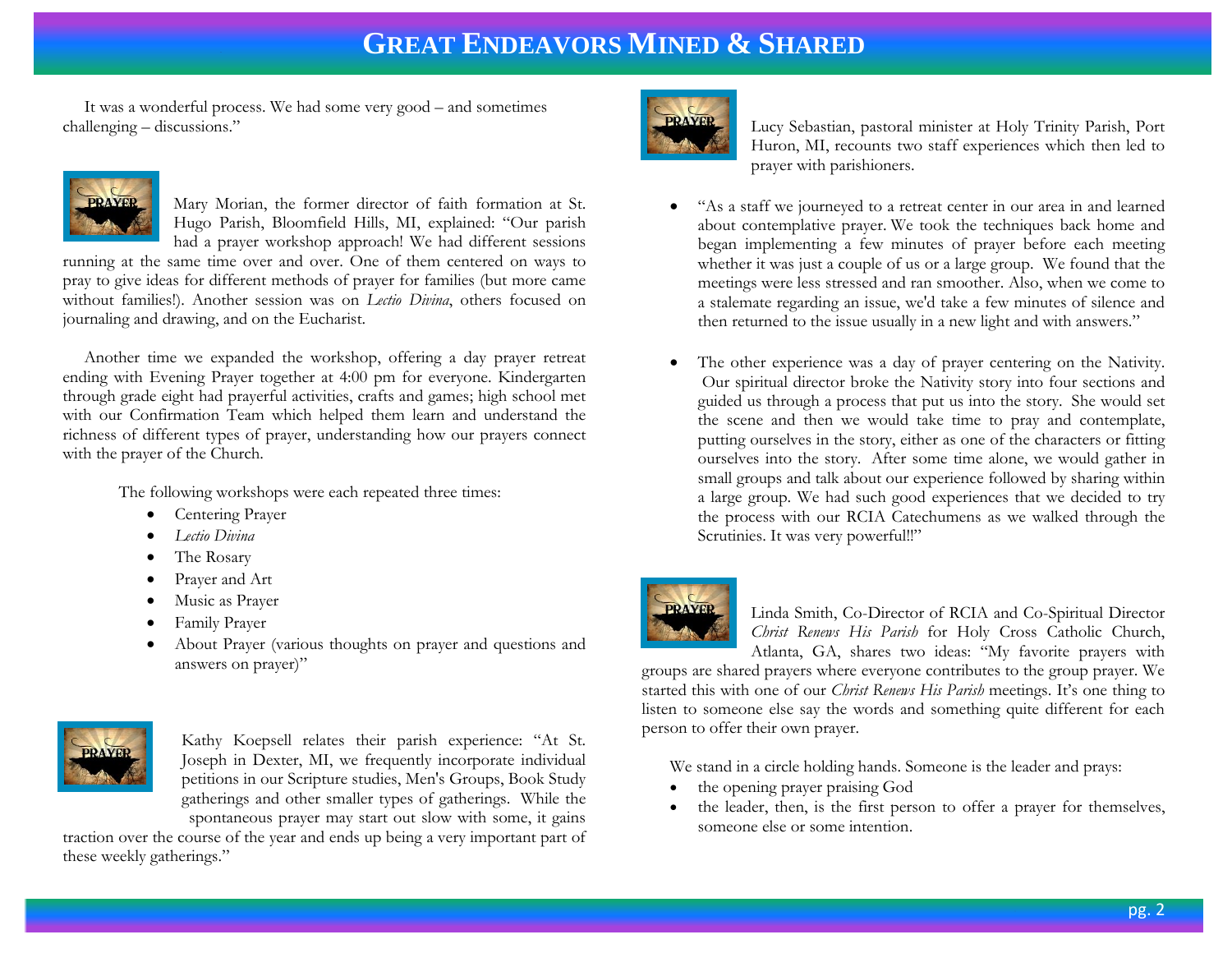We frame this in the form of our General Intercessions at liturgy, ending the prayer with "We pray to the Lord" and the group response "Lord, hear our prayer."

As the person finishes their personal petition or thanksgiving, they squeeze the hand next to them so they know it's their turn. Everyone in the circle participates (unless they don't want to in which case they just squeeze the hand next to them to start the next prayer). After the last person, the leader prays closing prayer.

One of my favorite ways to do this is to set a theme for the prayers. Sometimes it will seem that there are many illnesses so we focus on illnesses. But my real favorite is thanksgiving. I think we forget to thank God for all our wonderful gifts so to listen to a group of twenty women all raise up thanks is beautiful."

Linda's second thought is about prayer with her granddaughters; it might give us reminders of prayer in any group: "I also just like to talk with God without any 'standard' language – just talk with God as I would to a friend. When I take care of my granddaughters at night we pray our evening prayers together and I follow the shared prayer format but in a little more relaxed manner. I just ask them

- What do we want to praise God for today?
- What do we want to ask God's forgiveness about today?
- What do we thank God for today?
- What do we want to ask God's help for today?

and I let them answer, all the while jumping around the room or walking around or lying down. Then I close with "Lord, hear our prayers." The first time I did this, they (ages 7-10) asked when I was going to say the good night prayer; I told them we just did pray. We are talking to God when we praise God, etc. They expected me to say the standard evening prayers and when I didn't they were surprised. But the next time we prayed like this, they became more intense in their prayers and every time we do it, they are more and more thoughtful. It has been a wonderful process to watch them grow."



Sara T. Acevedo, co-director of adult faith formation at Most Holy Name of Jesus Parish, Perth Amboy, NJ, shares some of

the prayers used when parishioners gather for prayer: "I usually use the hymns of the Liturgy of the Hours. The Spanish translation contains beautiful poems filled with the presence of God among us and talking to us. I also use the collect of the Sunday liturgy so there is a connection between these two prayers of the church"



Peggy Casing, Director of Formation, St. Mary of the Hills Parish, Rochester Hills, MI, reiterates what many others have shared: "In our adult and intergenerational programs we often

describe a specific type of prayer, and then use that prayer form for our group prayer. We, then, provide website information, handouts, etc., with resources for that type of prayer. That way, if they like it, they can try it again!"



Nancy Cunningham, Pastoral Associate for Catechesis at Simon and Jude Parish, Huntington Beach, CA, shares two endeavors at their parish:

- "Centering Prayer We asked a person, trained by Fr. Thomas Keating to come to our parish to learn about Centering Prayer. We had about forty adults sign-up. The book Open Mind Open Heart by Keating was recommended reading. During the session we were able to practice Centering Prayer. Today in the parish there is a group that meets weekly (about 30 to 45 adults) and one that meets twice a month in the evening with about 12 to 18 participants."
- "Several years ago, the parish offered a five-week workshop on different forms of prayer. About 25 people participated. We learned about and practiced: meditation, Lectio Divina, centering prayer, journaling, the rosary, novenas, Catholic prayers, and prayers from the heart. To this day I use what I learned during the workshop when teaching adults. In fact, through this hands-on approach, I came to appreciate the rosary differently. We were asked to dedicate a decade of the rosary to someone in need or some tragedy."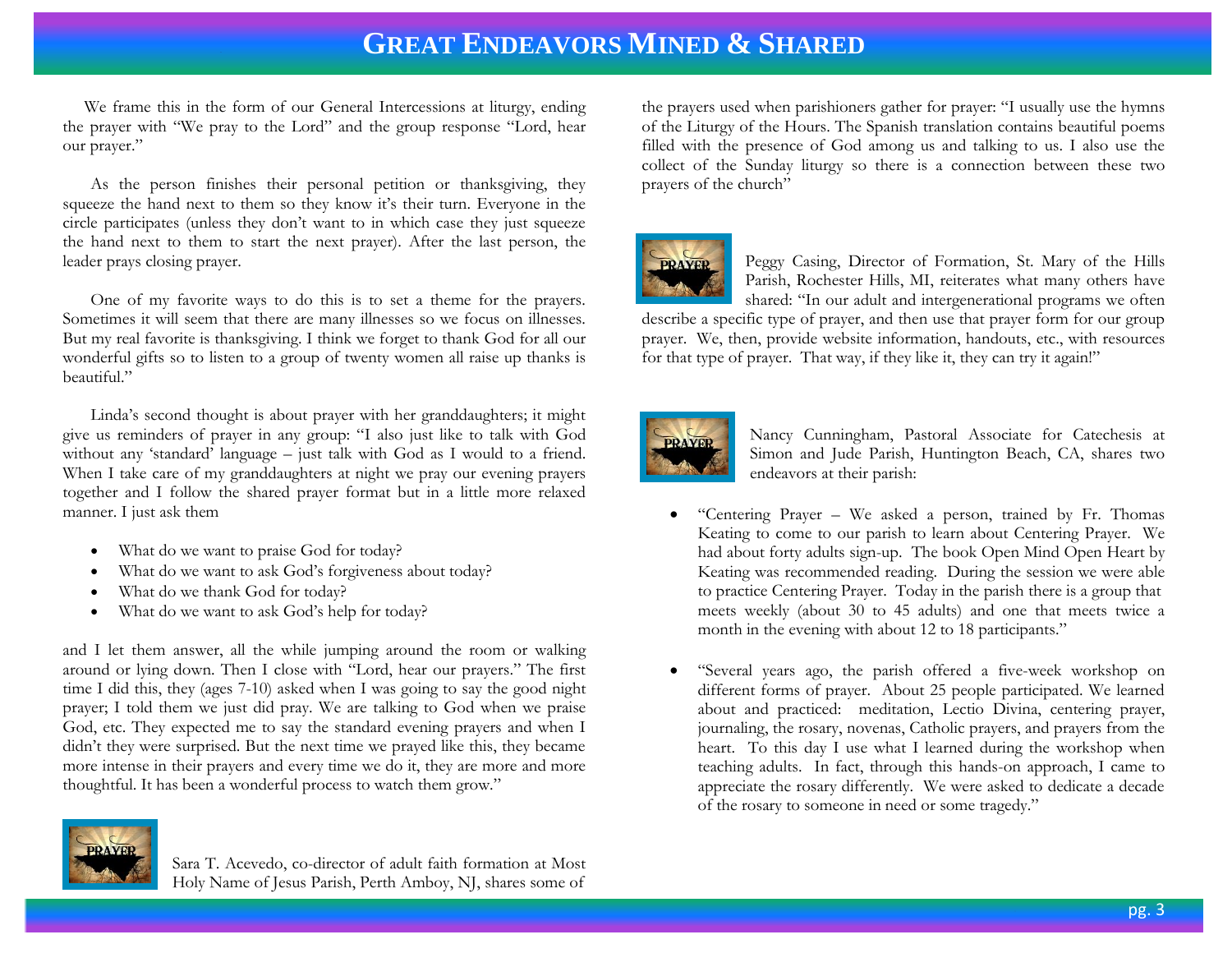

Terry Stevens, from St. Mary Parish, Pinconning, MI shared an idea of a resource she frequently uses. "One of my favorite ways to pray is with postings on YouTube. There are

thousands of reflections on many scripture verses or themes. Google your scripture verse or subject and type 'on Youtube.' My meetings and programs usually begin and/or end with a YouTube reflection that relates to the topic we are covering that day."



Sabina Fila, from St. Ignatius Loyola, in Manhattan, NY, explains *Meeting Christ in Prayer*, an eight-week retreat in daily life based on the Spiritual Exercises of St. Ignatius Loyola, which has been offered twice a year since Lent 2011.

 Participants have the opportunity to deepen their prayer using Scripture and Ignatian methods of meditation and contemplation. They are asked to make two commitments:

- Spend 20-30 minutes in daily personal prayer
- Participate in a weekly gathering with others

 The weekly meeting includes faith sharing, the practice of various forms of prayer, and the presentation of the theme of the following week. Sessions are offered on Tuesday mornings and Wednesday evenings in order to accommodate a variety of schedules.

 Participants report growing in their relationship with Christ and a deepened appreciation of the Scriptures. Some experience a stronger sense of being at home in the parish community; others are moved to join parish ministries or serve as facilitators.

 Following the eight-week experience, several prayer groups have developed that meet regularly. Sabina initiated and guides one of the groups. She relates: "We follow a structure similar to Meeting Christ in Prayer: first about 20 minutes of guided meditation to review the week, then the reading of the scripture of the day. Faith-sharing follow (leaving a little bit of space between one sharing and the next), and then prayers of petition and of gratitude are expressed."

 Although Sabina often leads the initial meditation, the group is structured so that the gathering takes place no matter who is there or not there; as long as two people are in town, the group meets.

 At times, especially during Advent and Lent, a booklet of daily reflections might be also used. Within the last two years, the group has also gone on a couple of week-end retreats.

#### **A GEMS Reminder and A Help for Praying**

Many of our adults are aware of the acronyms that help us remember the forms of prayer: ACTS (Adoration, Contrition, Thanksgiving, Supplication) or TAPS (Thanksgiving, Adoration, Petition, Sorrow).

(It's also been said that all prayer is basically thanks, oops, gimme or wow.)

At times some people have a difficult time knowing where to start/what to say when praying in their own words. A "blueprint" which can be used is the formula used in our liturgical prayers: You – who – do – through. (This also helps adults become familiar with the format of the prayers we pray during liturgy and the sacraments.)

- You Begin by naming God, e.g.:
	- o Compassionate Father
	- o God of Wonder
	- o God of Mystery
- Who Name something that God has done in the past (especially from Scripture), e.g.:
	- o You give us countless gifts
	- o You send your Holy Spirit as counselor and guide
	- o You led your people through the desert
- Do Pray for your current needs/request, e.g.:
	- o Give us wisdom and strength
	- o Empower us to be your hands in our world
	- o Continue to shower your blessings upon each one of us